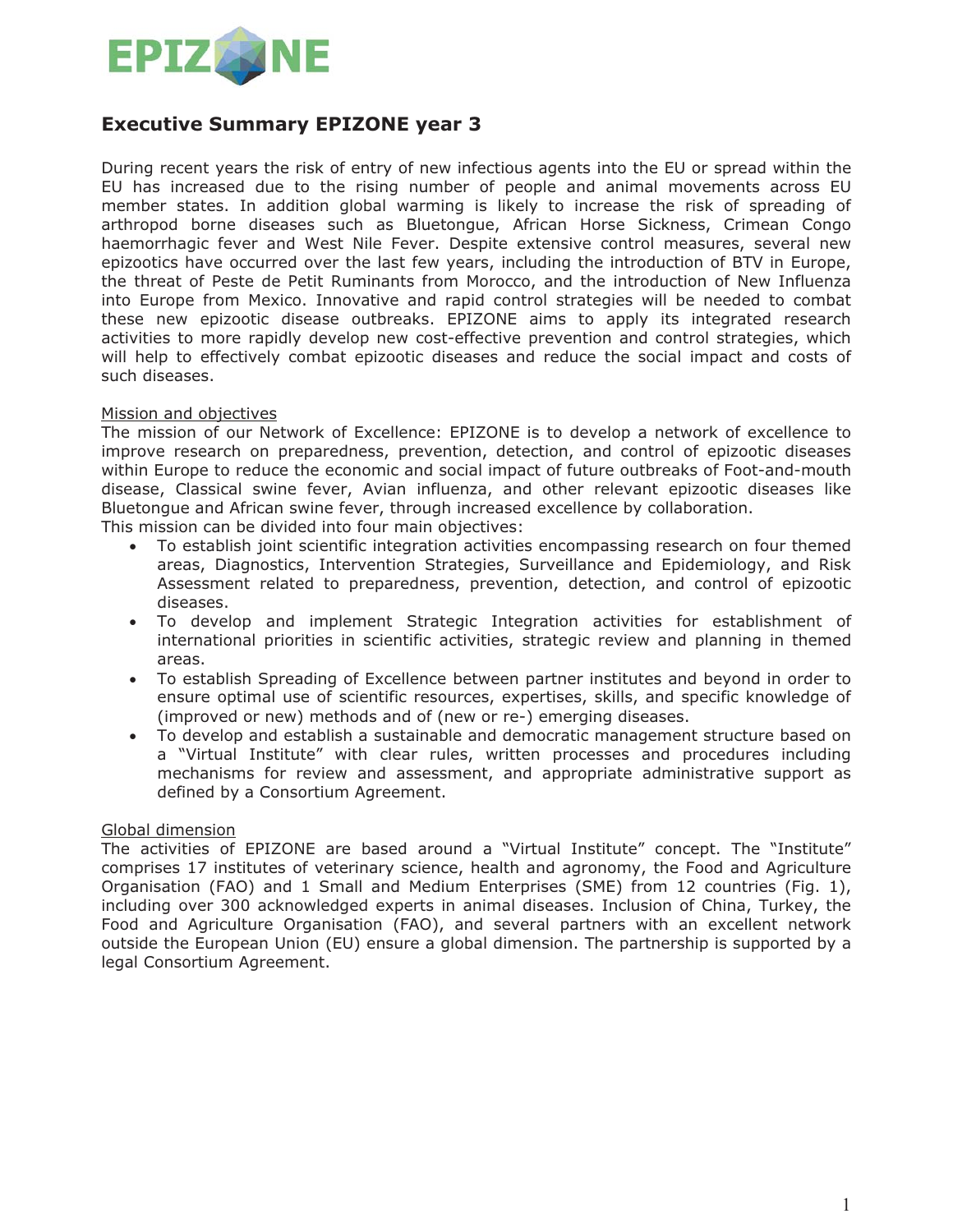# **List of participants**

| Central Veterinary Institute of Wageningen UR<br><b>NETHERLANDS</b><br>(CVI)<br>Lelystad, The Netherlands<br>Friedrich-Loeffler-Institute,<br><b>GERMANY</b><br>(FLI)<br>UNITED KINGDOM Institute for Animal Health,<br>(IAH)<br><b>UNITED KINGDOM Veterinary Laboratories Agency,</b><br>(VLA)<br>Agence Française de Securité Sanitaire des Aliments, (AFSSA)<br><b>FRANCE</b><br>National Veterinary Institute, Technical University<br><b>DENMARK</b><br>(DTU VET)<br>of Denmark<br>Statens Veterinarmedicinska Anstalt,<br><b>SWEDEN</b><br>(SVA)<br>Centre de coopération Internationale en Recherche<br><b>FRANCE</b><br>(CIRAD)<br>Agronomique pour le Développement,<br>Center of Animal Health, National Institute for<br><b>SPAIN</b><br>(CISA-INIA)<br>Agriculture and Food Research and Technology,<br>Istituto Zooprofilattico Sperimentale delle Venezie,<br><b>ITALY</b><br>$(IZS-Ve)$<br><b>CHINA</b><br>Lanzhou Veterinary Research Institute,<br>(LVRI)<br><b>POLAND</b><br>National Veterinary Research Institute,<br>(NVRI)<br>٢.<br><b>TURKEY</b><br>FMD Institute Ankara,<br>(SAP)<br>Veterinary and Agrochemical Research centre,<br><b>BELGIUM</b><br>(VAR)<br>VAR-CODA-CERVA,<br><b>GERMANY</b><br>Hannover Veterinary School,<br>(HVS)<br>Instituto Zooprofilattico Sperimentale della<br><b>ITALY</b><br>(IZSLER)<br>Lombardia e dell' Emillia Romagna Brescia<br>Harbin Veterinary Research Institute,<br>(HVRI)<br><b>CHINA</b><br><b>ITALY</b><br>Food and Agriculture Organization,<br>(FAO)<br><b>NETHERLANDS</b><br>Digital Value,<br>(DiVa)<br>Coördinator:<br>Deputy coördinator:<br>Johan H. Bongers, DVM<br>Professor Wim van der Poel<br>Tel.: + 31 320 23 86 07<br>Tel.: $+31$ 320 23 83 83<br>E-mail: epizone.cvi@wur.nl<br>E-mail: epizone.cvi@wur.nl<br>Contact information: Jitty Oosterga-Land DVM<br>Tel.: + 31 320 23 88 83<br>E-mail: epizone.cvi@wur.nl |  |  |  |  |
|----------------------------------------------------------------------------------------------------------------------------------------------------------------------------------------------------------------------------------------------------------------------------------------------------------------------------------------------------------------------------------------------------------------------------------------------------------------------------------------------------------------------------------------------------------------------------------------------------------------------------------------------------------------------------------------------------------------------------------------------------------------------------------------------------------------------------------------------------------------------------------------------------------------------------------------------------------------------------------------------------------------------------------------------------------------------------------------------------------------------------------------------------------------------------------------------------------------------------------------------------------------------------------------------------------------------------------------------------------------------------------------------------------------------------------------------------------------------------------------------------------------------------------------------------------------------------------------------------------------------------------------------------------------------------------------------------------------------------------------------------------------------------------------------------------------------------------------------------------------------------------------------------------|--|--|--|--|
|                                                                                                                                                                                                                                                                                                                                                                                                                                                                                                                                                                                                                                                                                                                                                                                                                                                                                                                                                                                                                                                                                                                                                                                                                                                                                                                                                                                                                                                                                                                                                                                                                                                                                                                                                                                                                                                                                                          |  |  |  |  |
|                                                                                                                                                                                                                                                                                                                                                                                                                                                                                                                                                                                                                                                                                                                                                                                                                                                                                                                                                                                                                                                                                                                                                                                                                                                                                                                                                                                                                                                                                                                                                                                                                                                                                                                                                                                                                                                                                                          |  |  |  |  |
|                                                                                                                                                                                                                                                                                                                                                                                                                                                                                                                                                                                                                                                                                                                                                                                                                                                                                                                                                                                                                                                                                                                                                                                                                                                                                                                                                                                                                                                                                                                                                                                                                                                                                                                                                                                                                                                                                                          |  |  |  |  |
|                                                                                                                                                                                                                                                                                                                                                                                                                                                                                                                                                                                                                                                                                                                                                                                                                                                                                                                                                                                                                                                                                                                                                                                                                                                                                                                                                                                                                                                                                                                                                                                                                                                                                                                                                                                                                                                                                                          |  |  |  |  |
|                                                                                                                                                                                                                                                                                                                                                                                                                                                                                                                                                                                                                                                                                                                                                                                                                                                                                                                                                                                                                                                                                                                                                                                                                                                                                                                                                                                                                                                                                                                                                                                                                                                                                                                                                                                                                                                                                                          |  |  |  |  |
|                                                                                                                                                                                                                                                                                                                                                                                                                                                                                                                                                                                                                                                                                                                                                                                                                                                                                                                                                                                                                                                                                                                                                                                                                                                                                                                                                                                                                                                                                                                                                                                                                                                                                                                                                                                                                                                                                                          |  |  |  |  |
|                                                                                                                                                                                                                                                                                                                                                                                                                                                                                                                                                                                                                                                                                                                                                                                                                                                                                                                                                                                                                                                                                                                                                                                                                                                                                                                                                                                                                                                                                                                                                                                                                                                                                                                                                                                                                                                                                                          |  |  |  |  |
|                                                                                                                                                                                                                                                                                                                                                                                                                                                                                                                                                                                                                                                                                                                                                                                                                                                                                                                                                                                                                                                                                                                                                                                                                                                                                                                                                                                                                                                                                                                                                                                                                                                                                                                                                                                                                                                                                                          |  |  |  |  |
|                                                                                                                                                                                                                                                                                                                                                                                                                                                                                                                                                                                                                                                                                                                                                                                                                                                                                                                                                                                                                                                                                                                                                                                                                                                                                                                                                                                                                                                                                                                                                                                                                                                                                                                                                                                                                                                                                                          |  |  |  |  |
|                                                                                                                                                                                                                                                                                                                                                                                                                                                                                                                                                                                                                                                                                                                                                                                                                                                                                                                                                                                                                                                                                                                                                                                                                                                                                                                                                                                                                                                                                                                                                                                                                                                                                                                                                                                                                                                                                                          |  |  |  |  |
|                                                                                                                                                                                                                                                                                                                                                                                                                                                                                                                                                                                                                                                                                                                                                                                                                                                                                                                                                                                                                                                                                                                                                                                                                                                                                                                                                                                                                                                                                                                                                                                                                                                                                                                                                                                                                                                                                                          |  |  |  |  |
|                                                                                                                                                                                                                                                                                                                                                                                                                                                                                                                                                                                                                                                                                                                                                                                                                                                                                                                                                                                                                                                                                                                                                                                                                                                                                                                                                                                                                                                                                                                                                                                                                                                                                                                                                                                                                                                                                                          |  |  |  |  |
|                                                                                                                                                                                                                                                                                                                                                                                                                                                                                                                                                                                                                                                                                                                                                                                                                                                                                                                                                                                                                                                                                                                                                                                                                                                                                                                                                                                                                                                                                                                                                                                                                                                                                                                                                                                                                                                                                                          |  |  |  |  |
|                                                                                                                                                                                                                                                                                                                                                                                                                                                                                                                                                                                                                                                                                                                                                                                                                                                                                                                                                                                                                                                                                                                                                                                                                                                                                                                                                                                                                                                                                                                                                                                                                                                                                                                                                                                                                                                                                                          |  |  |  |  |
|                                                                                                                                                                                                                                                                                                                                                                                                                                                                                                                                                                                                                                                                                                                                                                                                                                                                                                                                                                                                                                                                                                                                                                                                                                                                                                                                                                                                                                                                                                                                                                                                                                                                                                                                                                                                                                                                                                          |  |  |  |  |
|                                                                                                                                                                                                                                                                                                                                                                                                                                                                                                                                                                                                                                                                                                                                                                                                                                                                                                                                                                                                                                                                                                                                                                                                                                                                                                                                                                                                                                                                                                                                                                                                                                                                                                                                                                                                                                                                                                          |  |  |  |  |
|                                                                                                                                                                                                                                                                                                                                                                                                                                                                                                                                                                                                                                                                                                                                                                                                                                                                                                                                                                                                                                                                                                                                                                                                                                                                                                                                                                                                                                                                                                                                                                                                                                                                                                                                                                                                                                                                                                          |  |  |  |  |
|                                                                                                                                                                                                                                                                                                                                                                                                                                                                                                                                                                                                                                                                                                                                                                                                                                                                                                                                                                                                                                                                                                                                                                                                                                                                                                                                                                                                                                                                                                                                                                                                                                                                                                                                                                                                                                                                                                          |  |  |  |  |
|                                                                                                                                                                                                                                                                                                                                                                                                                                                                                                                                                                                                                                                                                                                                                                                                                                                                                                                                                                                                                                                                                                                                                                                                                                                                                                                                                                                                                                                                                                                                                                                                                                                                                                                                                                                                                                                                                                          |  |  |  |  |
|                                                                                                                                                                                                                                                                                                                                                                                                                                                                                                                                                                                                                                                                                                                                                                                                                                                                                                                                                                                                                                                                                                                                                                                                                                                                                                                                                                                                                                                                                                                                                                                                                                                                                                                                                                                                                                                                                                          |  |  |  |  |
|                                                                                                                                                                                                                                                                                                                                                                                                                                                                                                                                                                                                                                                                                                                                                                                                                                                                                                                                                                                                                                                                                                                                                                                                                                                                                                                                                                                                                                                                                                                                                                                                                                                                                                                                                                                                                                                                                                          |  |  |  |  |



Figure 1 Involved contractors and coordinator contact details

#### Organisational structure

The organisational structure of EPIZONE (Fig. 2) comprises a matrix design of joint activities in non-scientific themes 1, 2, and 3, and joint research activities in scientific themes 4, 5, 6, and 7. Each theme contains one or more Work Packages and is led by a Theme leader assisted by a deputy Theme Leader, all are member of the Executive Committee. The Work Packages covering a certain expertise within each theme are led by a Work Package Leader

Governance is placed under a Coordinating Forum comprising representatives of all EPIZONE partners. The Coordinating Forum is supported by the administration bureau and the Management Advisory Board of four democratically elected representatives at director level from all partners. The administration bureau is the operational team responsible for both the administrative and financial obligations.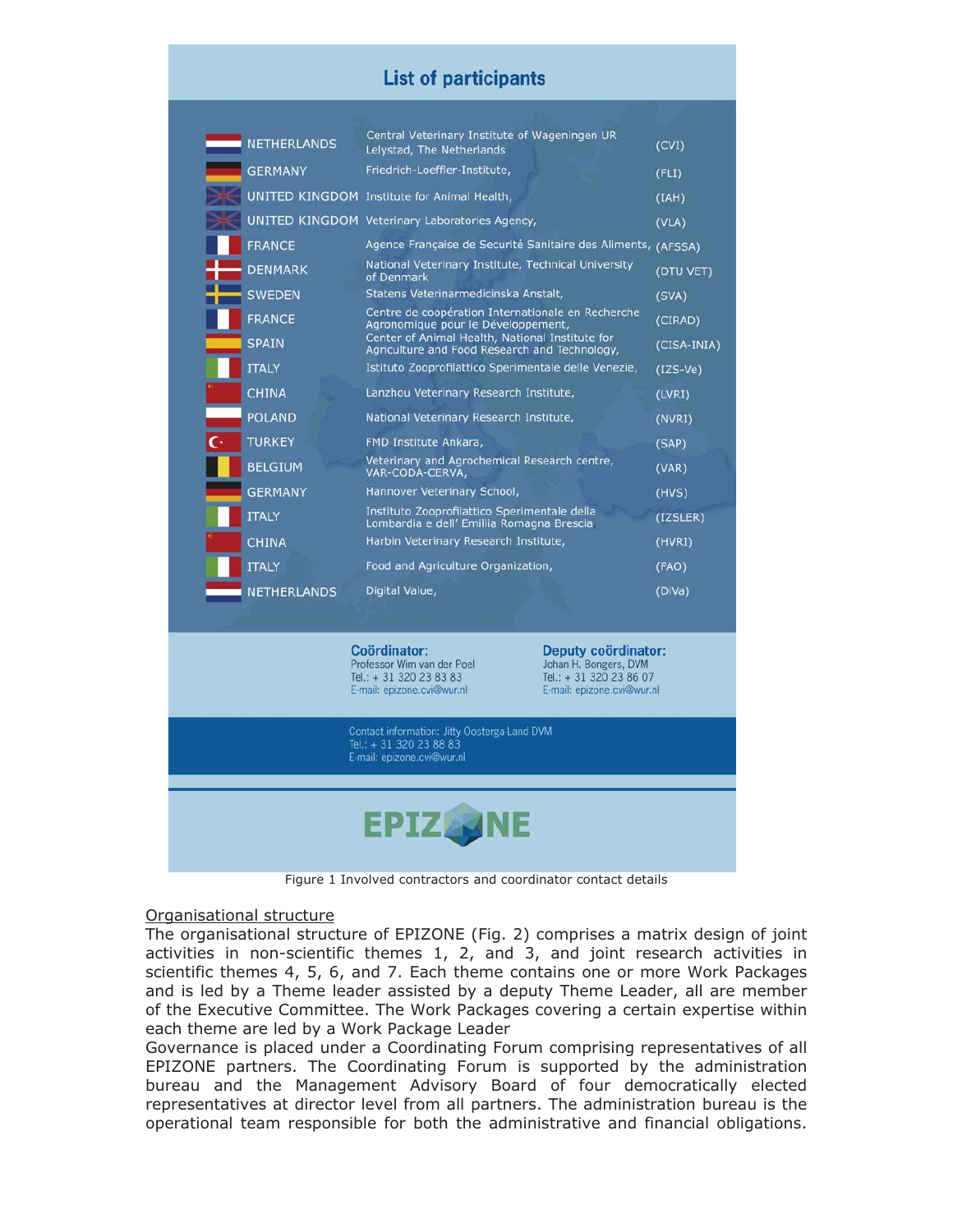

Scientific advice to network activities is provided by an External Advisory Panel comprising four international senior external scientists, including a representative of the OIE (World Organisation for Animal Health).



Figure 2 Organisational structure of EPIZONE

Within Theme 1 "Structure and Management", WP1.1, "Virtual Institute", focuses on the development and implementation of structured administrative and financial management of the network, and WP1.2 includes communication. During the third year of the network, management processes and procedures were optimized wherever appropriate and a hard closure of the financial budgets was installed to ensure the use of unspent budgets in the following period of the network. To raise the preparedness regarding Peste de Petit Ruminants after the outbreak in Morocco, a ring trial on PPRV detection was organised by CIRAD for EPIZONE institutes, financed from EPIZONE joint funds (WP1.1). Meetings of EPIZONE WPs, committees and boards continue to be very important for EPIZONE and therefore were facilitated again during the half yearly meeting in Lelystad (Jan 2009) and the EPIZONE 3<sup>rd</sup> annual meeting in Antalya, Turkey. A first exploration was made regarding options for a sustainable structure for the network beyond the EU funded period. To improve the exposure of EPIZONE for its participants but also for its stakeholders and interested parties outside the network, the newsletter "EPIZONE update" was launched on the internal as well as the external website. Also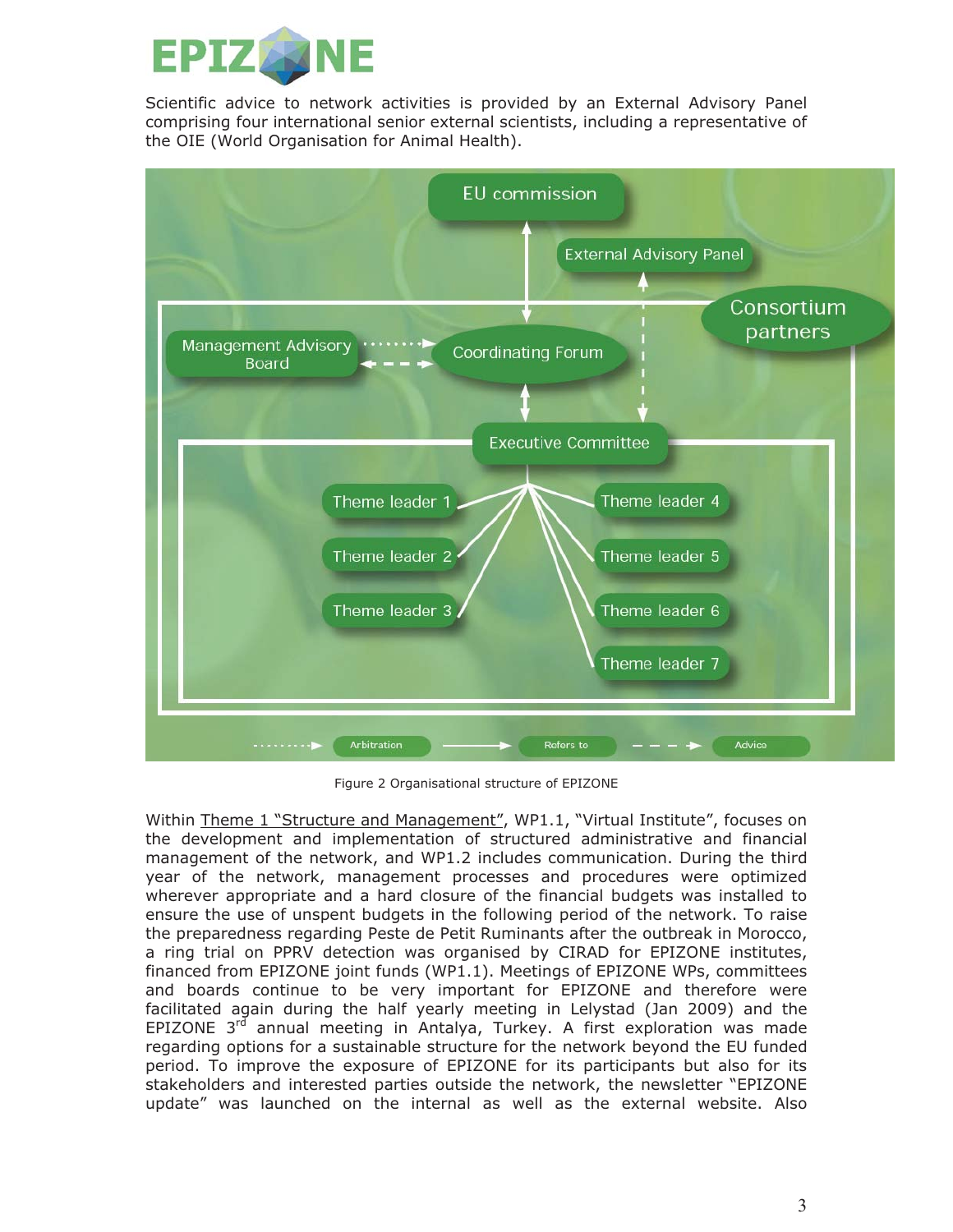

frequently asked questions (FAQ) were added to the websites to enhance the use of it (IC1.3).

Theme 2 Strategic Integration, is responsible for the effective and strategic integration of the scientific research activities of EPIZONE. This includes scientific coordination and strategic planning, and expertise development. To structure these activities a Strategic Research Plan (SRP) has been established. To secure the standards of EPIZONE outputs, the network has agreed on review procedures for proposals and reports which are available from the website.

Internal and external cooperation between scientists was facilitated through scientific missions and the EPIZONE  $3^{rd}$  annual meeting. Contacts with related (EU) projects were tightened during this meeting at which 10 such projects presented themselves. Moreover links with institutes, international organizations and stakeholders were improved through meetings and bilateral contacts. To integrate existing knowledge on collections of samples and laboratory materials and to make such resources accessible to partners, additional inventories on reference materials of major epizootic diseases were made.

For optimal use of its databases EPIZONE has established a database user forum to discuss and improve data base development and maintenance. Databases with information on cell lines, antibodies, clinical specimen of infected animals, and pictures of animal diseases have been established and made accessible through the EPIZONE website (this includes CSFV, ASFV, AI and BTV).

Theme 3 is responsible for spreading excellence within and outside the network. Training and

workshop activities were continued in year 3 by the organisation of a workshop on swine disease in China (July 2008) and another workshop on biorisk management at laboratory level in April 2009. The increased success of the short-term trainings was confirmed in year 3 with eleven short-term trainings sponsored for 13 EPIZONE members. The average duration of these trainings were 4 weeks and eight institutions were the beneficiaries of these short-term training missions. E-distance learning programmes were launched for 9 persons on "Veterinary epidemiology and animal health" and "Introduction on quantitative risk assessment". In the first year of Young EPIZONE, rapid and interesting results were achieved owing to the high commitment, dynamism and enthousiasm of its members. They have gathered over 100 members, organised 3 meetings with guest speakers from industry, research institutes and governmental institutions and prepared several posters, web pages and workshops.

In Theme 4 "Diagnostics", all four working packages could achieve a clear progress in harmonization of methods or detection techniques as well as in development and distribution of reference materials, and networking between the working group members was further enhanced. In WP4.1 all partners were part of numerous realtime RT-PCR ring trials (e.g. for PPR, BTV, AIV, NDV), a common review article on real-time PCRs for 5 selected epizootic diseases was published, and several "EPIZONE Reference RNA" panels were distributed and will be also used as common theme 4 control materials. In WP4.2 the finalized "EPIZONE Chip" for pan-viral detection was distributed to the partners and tested during a workshop. Furthermore, easy-to-use sub-typing chip systems were published. A web server with microarray software will allow sharing of data and analysis within the network. In WP4.3 the different partners worked together in validating commercially available (marker) ELISAs (e.g. for CSFV) as well as in determining new marker detection methods like "genetic DIVA", and the important collaboration with theme 5 in "vaccine technologies" was further intensified. In WP4.4, the working group explored all together the use of isothermal methods and LFDs for the fast and easy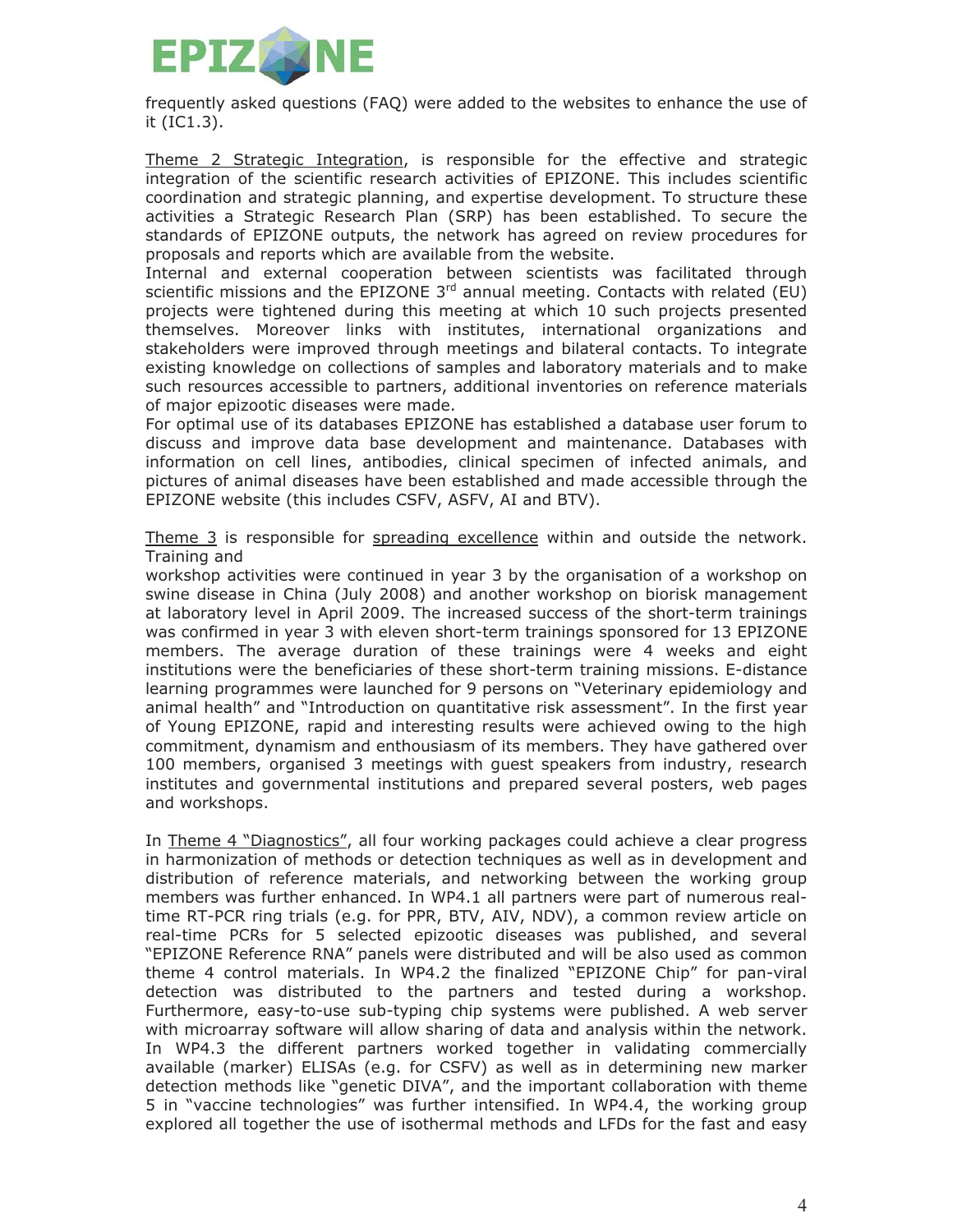

amplification and detection of nucleic acids, and a number of assays have been developed or assessed. Furthermore, novel detection systems were evaluated and presented to all EPIZONE partners e.g. for "pen-site" detection of FMDV.

The aims in Theme 5 Intervention strategies are to share knowledge and expertise, implement standardised protocols, share reagents and develop novel joint strategies to improve disease control by Intervention Strategies. A meeting, organised by CISA/INIA in El Escorial near Madrid in October, was attended by 50 participants from 10 partners and 15 participants from Young EPIZONE. This included offered presentations, keynote talks and discussions amongst core working groups on BTV, ASFV and RVFV and individual WPs. A review on "Antigen delivery systems for veterinary vaccine development: Viral-vector based delivery systems" was published in the high impact Vaccine Journal and includes authors from 7 partners. Samples from two joint animal experiments, to test different strategies for ASFV vaccination were further analysed. Information on the use of microarrays and RT PCR to study host transcriptional responses to infection has been shared in WP5.2. An Internal Call (IC5.5) has generated new monoclonal antibodies for bovine and porcine immune response proteins. These reagents will be distributed to different partners. Participants in WP5.3, Adjuvants and Immunomodulators, provide expert input into the use of adjuvants in vaccination experiments. A further focus has been the development of liposomes and other methods for delivery of molecules and genes in large animals and fish. In WP 5.4 a harmonised approach to test antivirals, moving from studies in cell culture to in vivo studies in animals, is being developed. Traditional small molecule antivirals as well as silencing RNAs to inhibit virus replication are being evaluated. In vivo experiments to test small molecule inhibitors of CSFV and siRNAs targeted against PPRV were carried out.

Theme 6 Surveillance and Epidemiology The aim of this theme is to harmonise, standardise, improve, and develop efficient surveillance programmes as well as optimised methods to investigate the epidemiology of epizootic diseases. For aquaculture in WP6.1, progress is made on surveillance and epidemiology of Viral haemorrhagic septicaemia virus, Infectious haematopoietic necrosis virus, and Koi Herpes Virus, varying from 8 options for implementing Geographic Information System (GIS), harmonization of methods for diagnosis and sequencing to sharing information of isolates and newly developed methods by databases. For Avian influenza viruses and Avian paramyxoviruses (WP6.2) progress has made to improve and harmonise EU surveillance programs. Further, a sequence database 'FLUZONE' for Avian Influenza and 'PARAZONE' for Avian paramyxovirus, including that of isolates in the repositories of partner laboratories, will be established shortly. In addition to "field epidemiology", transmission of disease can also be studied under experimental conditions. In WP6.3 this year led to inputs into improved design of transmission experiments not only through collaboration between partners and the distribution and sharing of conducted experiments, but also through interdisciplinary close collaboration between virologists and modellers. This increases the understanding how data is generated through the experiments and is used in transmission models.

WP6.4 'Molecular epidemiology' has focussed on standardization and harmonisation of molecular epidemiology analysis including Foot and mouth disease, Swine fevers, Rinderpest, Peste des petits ruminants, Blue tongue, Rift valley fever and also bacterial diseases such as e.g. Contagious bovine pleuropneumonia to study genetic relationships between pathogens. To support this, two web-based molecular epidemiology servers were included. Extra in theme 6 and this year were 2 one year (internal call) projects, IC 6.5 'WILDSURV Harmonization' has used questionnaires for inventories of running wildlife surveillance programmes for classical swine fever virus in wild boar and for lyssavirus (rabies virus) in foxes,